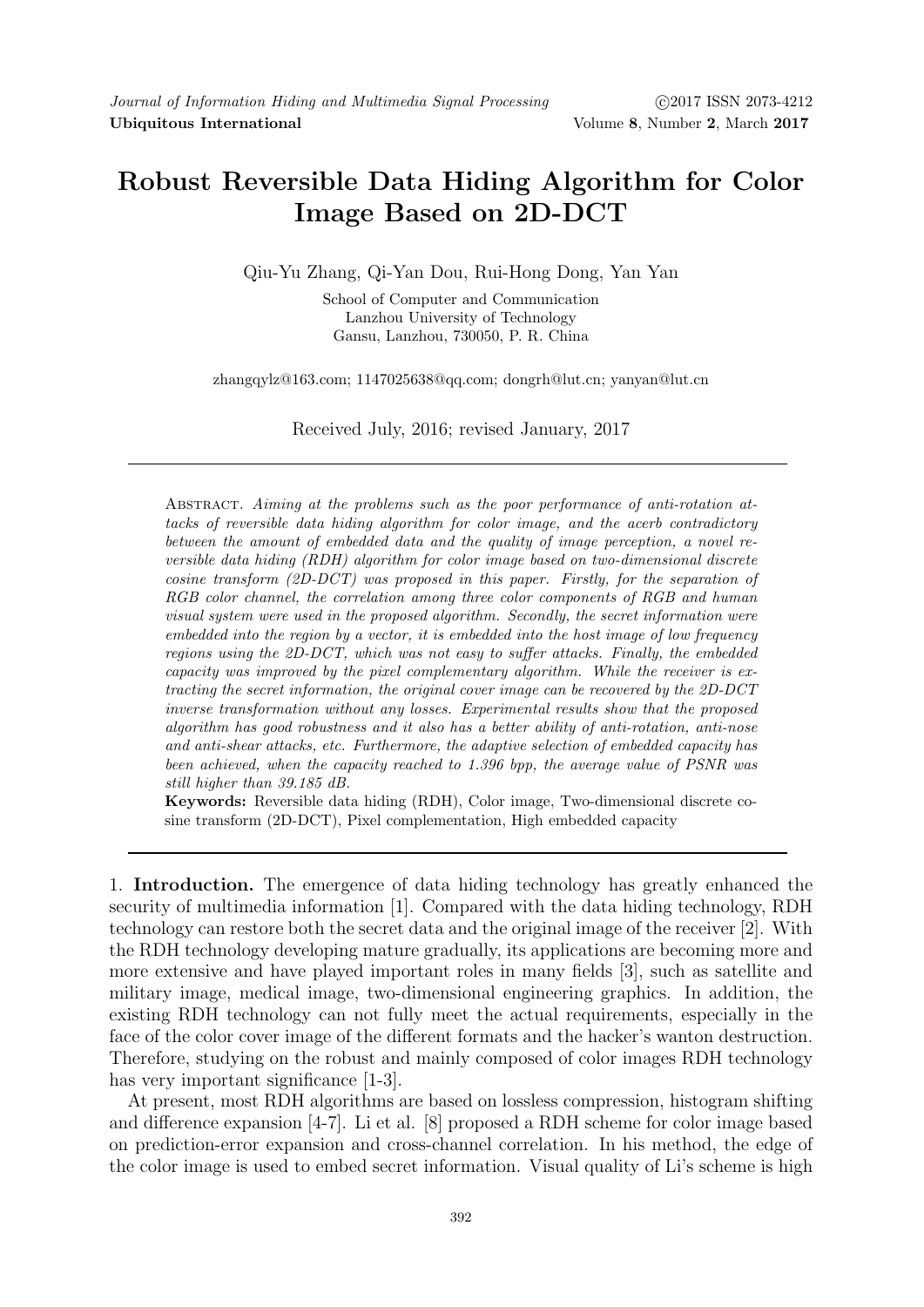and capacity is high too. Ma et al. [9] proposed a scheme which is based on histogram shifting and embedding data onto image by reversibly vacating room. Mohammed et al. [10] proposed a new robust binary image embedding algorithm in discrete wavelet domain, this algorithm has a certain robustness. Visual qualities of Ma and Mohammed scheme are high but the capacity is low. Khan et al. [11] proposed a novel joint data hiding using adaptive pixels value difference. In their scheme, edge pixels and smooth pixels are used in the adaptive difference expansion method and their capacity is higher than Ma and Mohammed. Pan et al. [12] proposed a RDH scheme based on local histogram shifting with multilayer embedding. The main idea of Pan's method is keeping the histogram peak as reference pixels unchanged, using similar pixels value to embed the secret information, without using the key information of the peak point, finding peak point directly from the histogram and extracting the secret information through the peak point. Multi-embedding is used in embedding process and the embedding capacity of this algorithm is very perfect, but the change of histogram is obvious. Lee et al. [13] proposed An adjustable and RDH method based on multiple-base notational system without location map, the main feature of the algorithm is the use of multiple-base Notational system to replace the location map, and achieve the adaptability of the embedded capacity. Qu et al. [14] proposed a method that extended the traditional channel-dependent payload partition schemes and extremely improved the time efficiency. But there are no more details about adaptive embedding. In addition, Zhang et al. [15] proposed a recursive histogram modification method, established the equivalent between RDH and lossless data compression. Chang et al. [16] proposed a RDH algorithm, the cover image classified into the embeddable block or non-embeddable block in his algorithm. Non-embeddable blocks remain unchanged and embeddable blocks are used to generate two histograms, the addition and subtraction operations were used respectively on two histogram. Therefore, Chang's algorithm is very effective to avoid underflow/overflow problems. In 2016, Weng et al. [17-18] proposed two reversible watermarking algorithms, and the experimental results show that these two algorithms are effective. Rabie and Kamel [19] proposed a global-adaptive-region discrete cosine transform approach. This algorithm has high embedded capacity, but the PSNR value is not high, and has not an ability to resist the attack. The common drawback in all algorithms mentioned above is that they did not take into account the performance of robustness against geometric attacks or the robustness is too poor. What's more, many algorithms above have the problem that the contradiction between the embedding capacity and the perceived quality can not be alleviated.

From what has been discussed above, in order to improve the robustness and the image perceived quality of the RDH algorithm for color images, especially the ability against rotation attacks and select the embedding capacity adaptively, this paper uses the 2D-DCT transformed from pixel complementary algorithm to present a robust RDH algorithm for color image. The two-dimensional DCT transform and inverse transform is applied to the original image in this algorithm, which is more suitable for the embedding secret information of the color image. Under larger embedding capacity premises, the visual effect of the image steganography are better, and in the transmission process the algorithm has certain robustness, the receiver can recover the original image and the secret information without distortion. Experimental results show that the proposed algorithm can balance the contradiction between the embedded capacity and the image quality.

The remaining part of this paper is organized as follows. Section 2 describes related algorithm principle. The detailed robust RDH algorithm for color image is described in Section 3. Section 4 gives the experimental results and performance analysis as compared with other related methods. Finally, we conclude our paper in Section 5.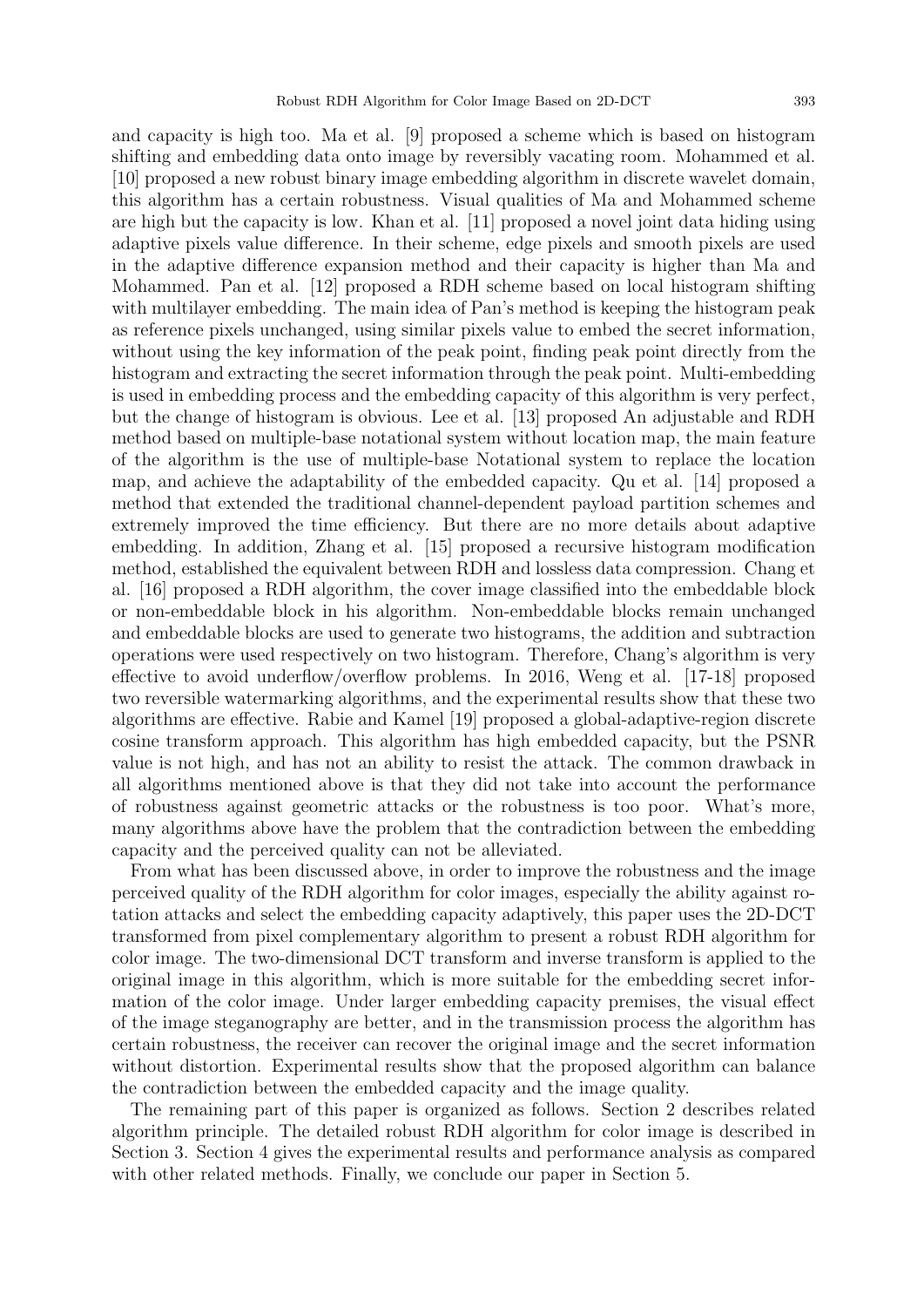## 2. Problem Statement and Preliminaries.

2.1. Two-dimensional DCT Transform and Inverse Transform. DCT, which is based on orthogonal transformation in real number field and avoided the complex number operations of the Fourier transform, not only has good energy compression and the ability to remove correlation, but also has fast algorithms. 2D-DCT algorithm, which is proposed on the basis of one dimensional DCT, conducts a one-dimensional transform on the basis of the one-dimensional transform, so the orthogonal transformation does not change entropy value of the source, and there is no loss of the image information before and after the transformation. Thus the original image can be obtained by inverse transformation absolutely.

Supposing the size of a two dimensional digital image  $f(x, y)$  is  $M \times N$ . The 2D-DCT of the  $M \times N$  matrix is defined in Eq. (1):

$$
F(u,v) = c(u)c(v)\sum_{x=0}^{M-1}\sum_{y=0}^{N-1}f(x,y)\cos\frac{(2x+1)u\pi}{2M}\cos\frac{(2y+1)v\pi}{2N}
$$
(1)

The 2D-DCT inverse transform is defined in Eq. (2):

$$
f(x,y) = c(u)c(v)\sum_{x=0}^{M-1}\sum_{y=0}^{N-1}F(u,v)\cos\frac{(2x+1)u\pi}{2M}\cos\frac{(2y+1)v\pi}{2N}
$$
(2)

where  $F(u, v)$  represents the coefficients after 2D-DCT transform,  $0 \le x \le M - 1, 0 \le$  $y \le N - 1, 0 \le u \le M - 1, 0 \le v \le N - 1, c(u)$  and  $c(v)$  are transform parameters, and the values are as follows:

$$
c(u) = \begin{cases} \frac{1}{\sqrt{M}} & u = 0 \\ \sqrt{\frac{2}{M}} & 1 \le u \le M - 1 \end{cases}, \quad c(v) = \begin{cases} \frac{1}{\sqrt{N}} & v = 0 \\ \sqrt{\frac{2}{N}} & 1 \le v \le N - 1 \end{cases}
$$

Compared with the traditional 2D-DCT, the 2D-DCT transform used in this paper do a certain amount of change. Firstly, full consideration of the transformation effect and perceived quality of the stego image made the 4-by-4 blocks achieve better results than results of image divided randomly. Our method is using two-dimensional transform directly, it is not divide the 2D-DCT into two one-dimensional DCT in turn, so the method is more suitable for color images. After the 2D-DCT transform, it only quantizes the smaller coefficients with coarse level, and retains the coefficients that contain the main information of the image, which is used to compressing code. Moreover, the 2D-DCT compression coding method can not only save a lot of storage space, but also increase the capacity of embedded secret information indirectly. In addition, the 2D-DCT transforms and inverse transform algorithm ensure that the stego image during transmission can resist geometric attacks.

2.2. Pixel Complementary Algorithm. Pixel complementation, also known as pixel compensation, executes first plus 1 minus 1 operation loop if the embedded pixel value is greater than 1 in the two consecutive shift operations. If the embedded pixel value is an even number, the number of the operations plus 1 equal to number of the operations minus 1. If the embedded pixel value is equal to 1, the operation plus 1 will only be performed. If the embedded pixel value is an odd number, the number of the operations plus 1 is more than the operation minus 1. Because of the pixel complementary, the pixel values remain unchanged. So maximizing the use of such a pixel complementarity principle can effectively reduce the embedding distortion caused by circular embedding. Broadly speaking, the pixel complementation means that the effects brought about by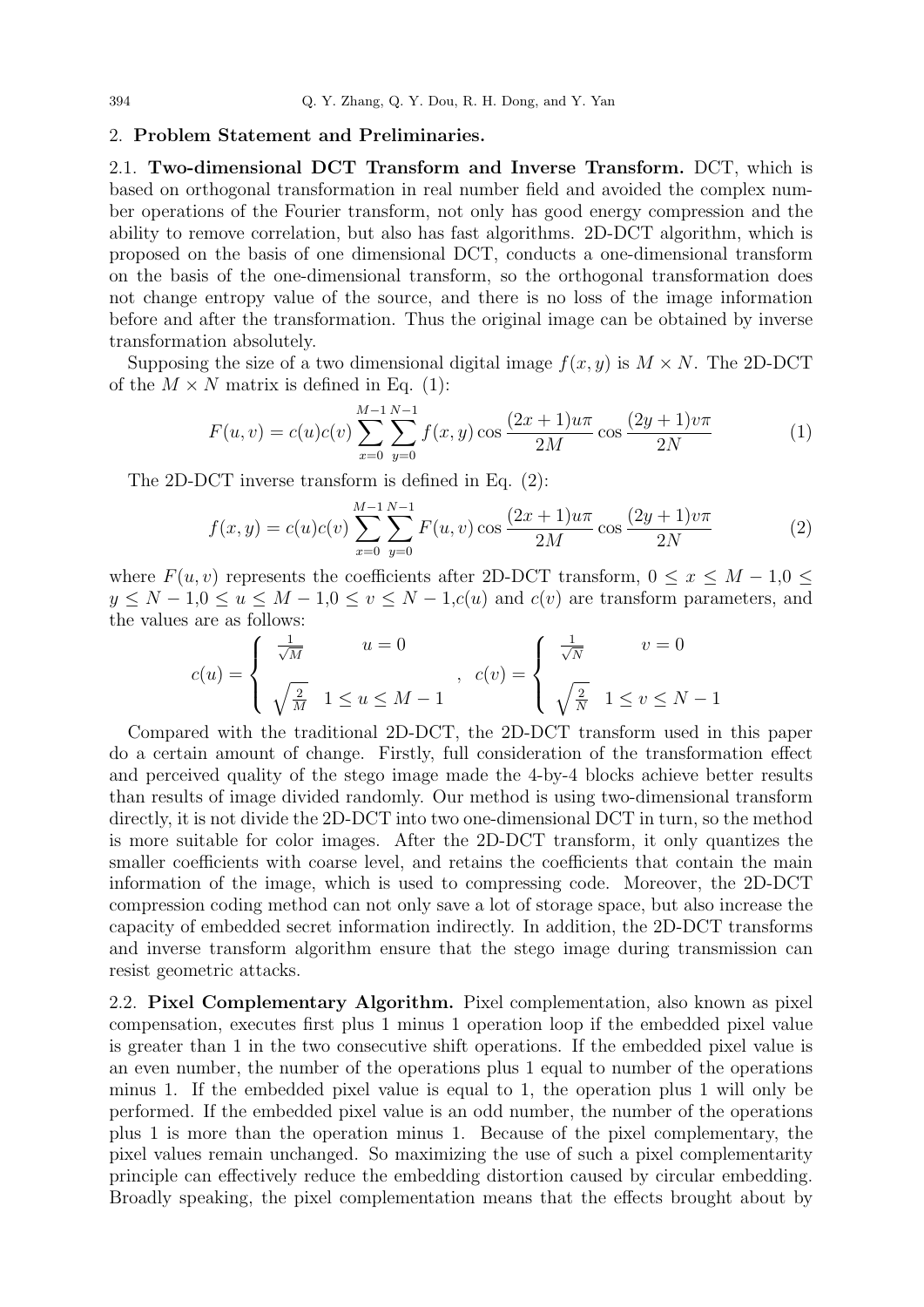different embedding offset each other after many embedding processes, so that the final pixel value close to or even equal to the original pixel value. For instance, for a given pixel  $x_{i,j}$ , when the pixel is embedded twice, there will be a pixel complementary phenomenon after modification:

$$
x_{i,j}^k - x_{i,j} \le x_{i,j}^{k-1} - x_{i,j} \tag{3}
$$

where  $x_{i,j}^k$  represents the pixel valued after  $k(k \geq 2)$  times to embed, it shows that  $x_{i,j}^k$  is more closer to the original pixels than  $x_{i,j}^{k-1}$ .

In this paper, since the pixel complementary measures have been taken before the reducing of perceived quality, so it is possible to maintain a high PSNR values in the data hiding of larger embedded capacity.

3. Proposed RDH Scheme for Color Image. Firstly, the three color channels are divided into blocks on the basis of the separation of three color channels original RGB. Using 2D-DCT transform, the secret information of the vector are transformed into a color channel according to the complementary way of each element pixel, it is stored point by point, and it can be embedded with loop operations. Finally, by the 2D-DCT inverse transform, we can reconstruct the three color original RGB channels, and combine the three color channels into a color image, and then the stego image is obtained. The whole transmission process has good robustness, it can resist several attacks such as shearing, noise, rotation and so on. In this paper, the principle diagram of RDH algorithm for color image is shown in Fig. 1.



FIGURE 1. The principle diagram of RDH algorithm.

## 3.1. Data Hiding Procedure. The embedding steps are as follows:

**Step 1:** Isolate the three color components of color cover image C for IR(red), IG(green). IB(blue). The basic principle is that when the separation of a component, the remaining two color components will be set to zero. The principle is as follows:

Red channel: IR(:,:,2)=0; IR(:,:,3)=0; % Set green and blue component to zero Green channel:  $IG(:,,1)=0; IG(:,,3)=0;$  % Set the red and blue components to zero Blue channel: IB(:,:,1)=0; IB(:,:,2)=0; % Set the red and green components to zero

Step 2: The separated images IR, IG, IB are divided into 4-by-4 blocks. It is divided into non-overlapping blocks  $(NB)$ , the original image size is  $N \times N$  and the size of the block is  $L \times L$ . The formula for the block can be defined as follows:

$$
NB = \left\lfloor \frac{N \times N}{L^2} \right\rfloor \tag{4}
$$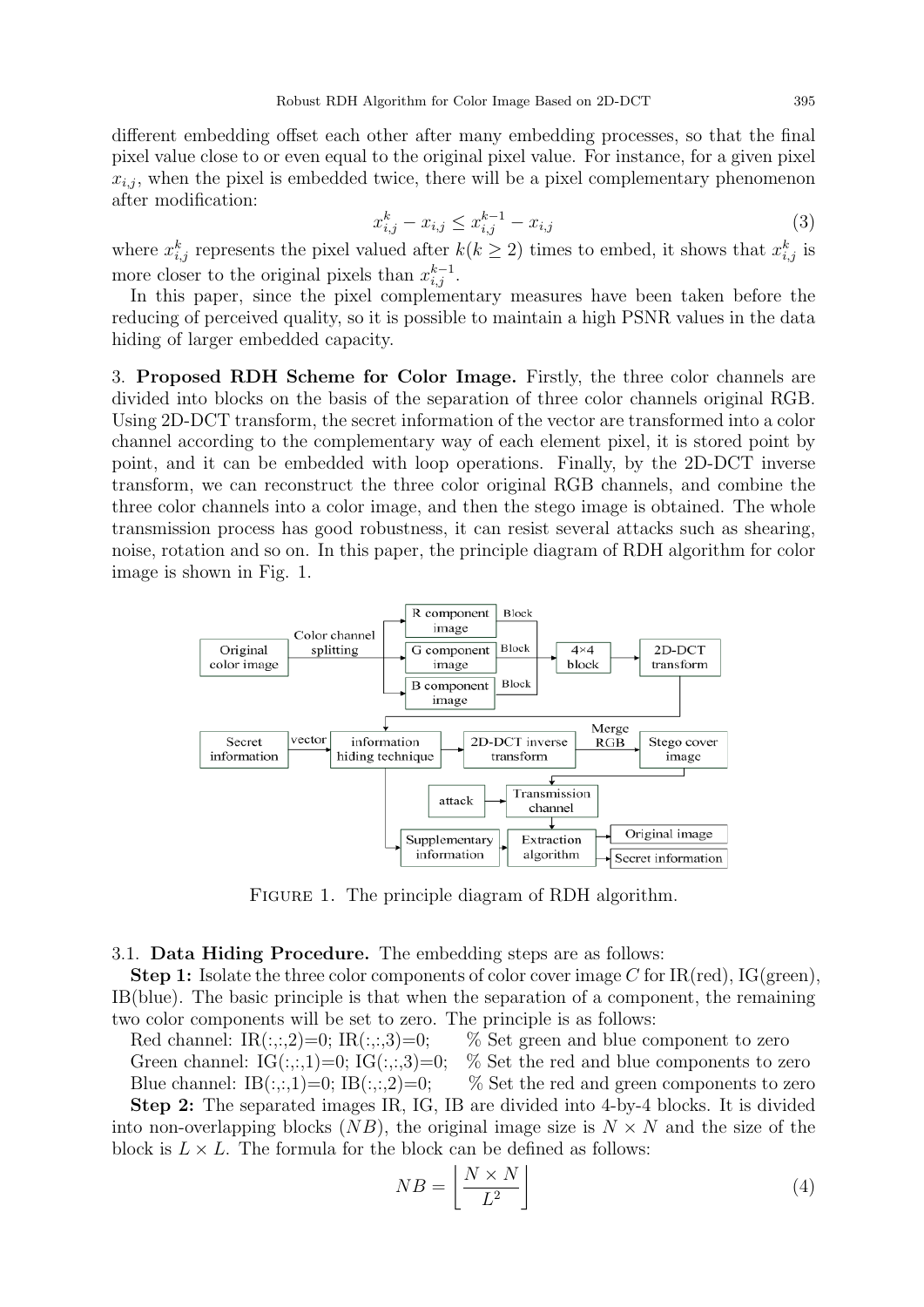where  $\lfloor . \rfloor$  represents the under rounding. For instance, the size of the original cover image is  $512 \times 512$ , the size of the block is  $4 \times 4$ , thus  $NB = \lfloor (512 \times 512)/4^2 \rfloor = 16384$ , it means that it can be divided into 16384 non-overlapping blocks.

As a result, all images can be viewed as sequences of small planes, which are determined by a number of important features:

$$
F = \bigcup_{i=1,\dots,K} f_i \tag{5}
$$

where F represents an image,  $f_1$  represents a small picture or a small plane, K is called the total number of the small image blocks, and  $K = 16384$ , these images blocks should satisfy the condition of Eq. (6).

$$
f_i \bigcap f_j = \phi \tag{6}
$$

where  $i \neq j$ .

Step 3: In order to protect the original cover image better, so that it can resist attacks and obtain robustness better. Here, weighting processing for each non-overlapping block  $(NB)$  according to Eq. (7).

$$
NB_g = (1 + \alpha) * NB \tag{7}
$$

where  $NB<sub>g</sub>$  represents the non-overlapping blocks after weighting process,  $\alpha$  is called the weighting factor.

Then 2D-DCT transform are performed for each IR in non-overlapping blocks  $NB<sub>q</sub>$  by the Eq. (1):  $DB = 2D-DCT(NB<sub>q</sub>)$ . For embedding secret information, the dimension of secret information  $(Ec)$  must be less than the dimension of the cover image. Depending on the size of the secret information, we can decide whether to use IB and IG or not. If the embedded secret information is larger than the set threshold  $T'$ , the 2D-DCT transform should be performed for IB. If the capacity of the confidential information is greater than 2 times of the  $T'$ , in order to embed all the secret information, the 2D-DCT transforms also should be performed for IG.

**Step 4:** The secret information picture is converted to vector  $a(k)$  (The secret information  $(Ec)$  can be transformed into one-dimensional array), which is prepared to embed into the cover image.

$$
\mathbf{a}(\mathbf{k}) = Ec(i, j) \tag{8}
$$

**Step 5:** The low frequency region is selected to embed  $a(k)$  by a Zig-zag scanning way. Because the low frequency domain is not easy to be attacked, it can improve the robustness of the algorithm. Firstly, IR is chosen to embed, if Ec is too large, IB and IG can be chosen to embed the information. The d is the direction of embedded information. The pixel complementary way is adopted in the process of embedding, and it is stored one by one point, so that the embedding capacity of three components RGB reached the maximum, meanwhile the perceived quality won<sup>'</sup>t decline obviously. When each pixel is embedded once, the number of secret information will add 1, mean count  $= count + 1$ , then it loops over the data. The embedded position  $e$  is also embedded into the cover image, and the block image DBC after embedding is obtained according to the formula  $DBC=\beta \times \mathbf{a}(\mathbf{k})$ , where  $\beta$  presents the weighting factor. As auxiliary information, d and e also are embedded into the cover image, which takes up very little space. Even if the attacker know the auxiliary information, don't know the specific case of embedding algorithm, it is impossible to extract secret information.

Step 6: The Eq. (2) is used to perform the 2D-DCT inverse transform into each DBC:  $IDBC = IDCT2 (DBC)$ , then combining with the three color components, and obtained the secret vector image  $S$ .  $S$  can resist shear, noise and rotation of any angle during the transmission process.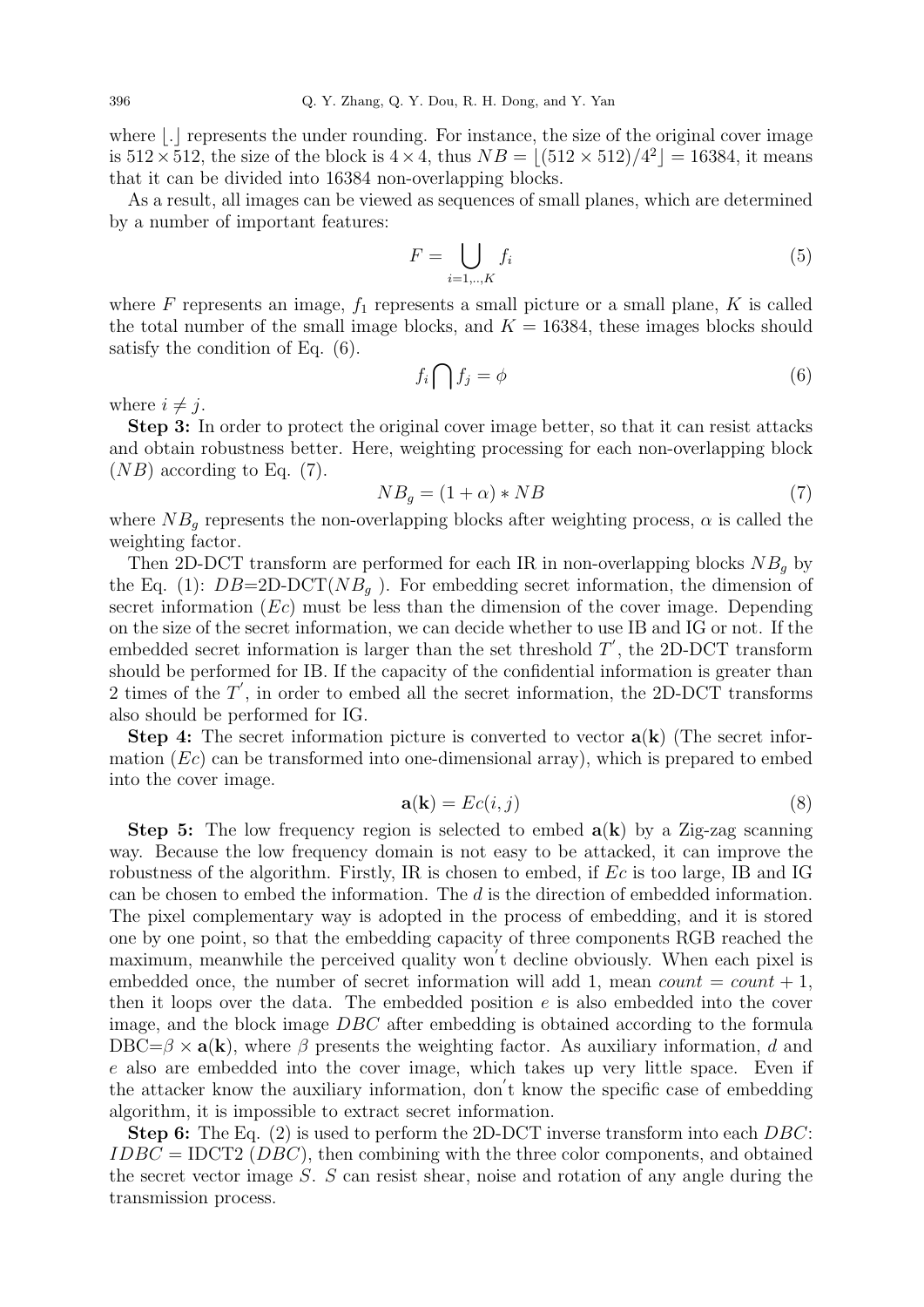3.2. Data Extraction and Restoring Procedure. The main task of the recipient are to extract  $a(k)$  and restore the color image of the original cover image. The extraction process is the inverse operation of embedding, and the specific procedures are as follows:

**Step 1:** The stego image S is divided into IR, IB and IG using the same method of embedding secret information, and then divided them again. And the direction of embedded  $d$  and embedded position  $e$  is determined according to the auxiliary information.

Step 2: Judging the position of each non-overlapping block NB, and to determine whether the current position is embedded secret information, if not, under a judgment  $x = x + 1$ . If the secret information is embedded, extract the secret information and count as 1, else count as 0.

Step 3: Judging the embedded direction of the secret information, and determining whether it is positive  $(d=1)$  or reverse  $(d=1)$  and the number of embedded times for each point. If the number of embedding is greater than 2, the pixel complementary approach will be adopted.

**Step 4:** The vector  $\mathbf{a}(\mathbf{k})$  is calculated according to the formula  $\mathbf{a}(\mathbf{k}) = (1/\beta) \times DBC$ . whenever an extraction is over, the number of secret information will be added 1, namely  $count = count + 1$ . Then continue to extract the next location of the secret information, and repeat Step 2 to Step 4 until all the secret information is extracted.

**Step 5:** The original cover image construction, the formula  $DB' = IDCT2(NB)$  is used to perform the 2D-DCT inverse transforms into each non-overlapping block NB. Each  $DB'$  will be combined with a complete map, and the separated IR, IG, IB channel will be merged. Finally, the original cover image C is restored.

4. Experimental Results and Analysis. In this part, experimental hardware platforms are: Inter Core i3 CPU, 350 M, 4 G, 2.27 GHz, Experimental environment is the MATLAB R2012a and Windows 7 operating system. We employ four standard 24 bit color images, from complex to smooth, were selected as the testing images of the resolution of  $512 \times 512$  pixels as shown in Fig. 2(a). We took random color images as secret information.

We adopted peak signal to noise ratio (PSNR) as measurements of image quality and used embedding bits per-pixel (bpp) as metric to evaluate embedding capacity, where:

The bpp is an index to evaluate the embedded capacity. The greater the value of bpp is, the higher the embedding capacity is. The definition of bpp is as follow:

$$
bpp = \frac{\text{Hidden data bits}}{\text{total pixels}}\tag{9}
$$

PSNR is the objective evaluation standard of image quality between the cover image and the stego-image. The higher value of  $PSNR$  is, the better of image quality is. The equation of  $PSNR$  is as follow:

$$
PSNR = 10\log_{10} \left[\frac{MAXPIX}{MSE}\right] \tag{10}
$$

where  $MSE$  is obtained by using the Eq. (11):

$$
MSE = \frac{1}{M \times N} \times \sum_{i=1}^{M} \sum_{j=1}^{N} (C(i,j) - S(i,j))^2
$$
(11)

 $MAXPIX$  is the maximum pixel value which is  $255^2$ ,  $MSE$  is mean square error between the cover image C and the stego image S.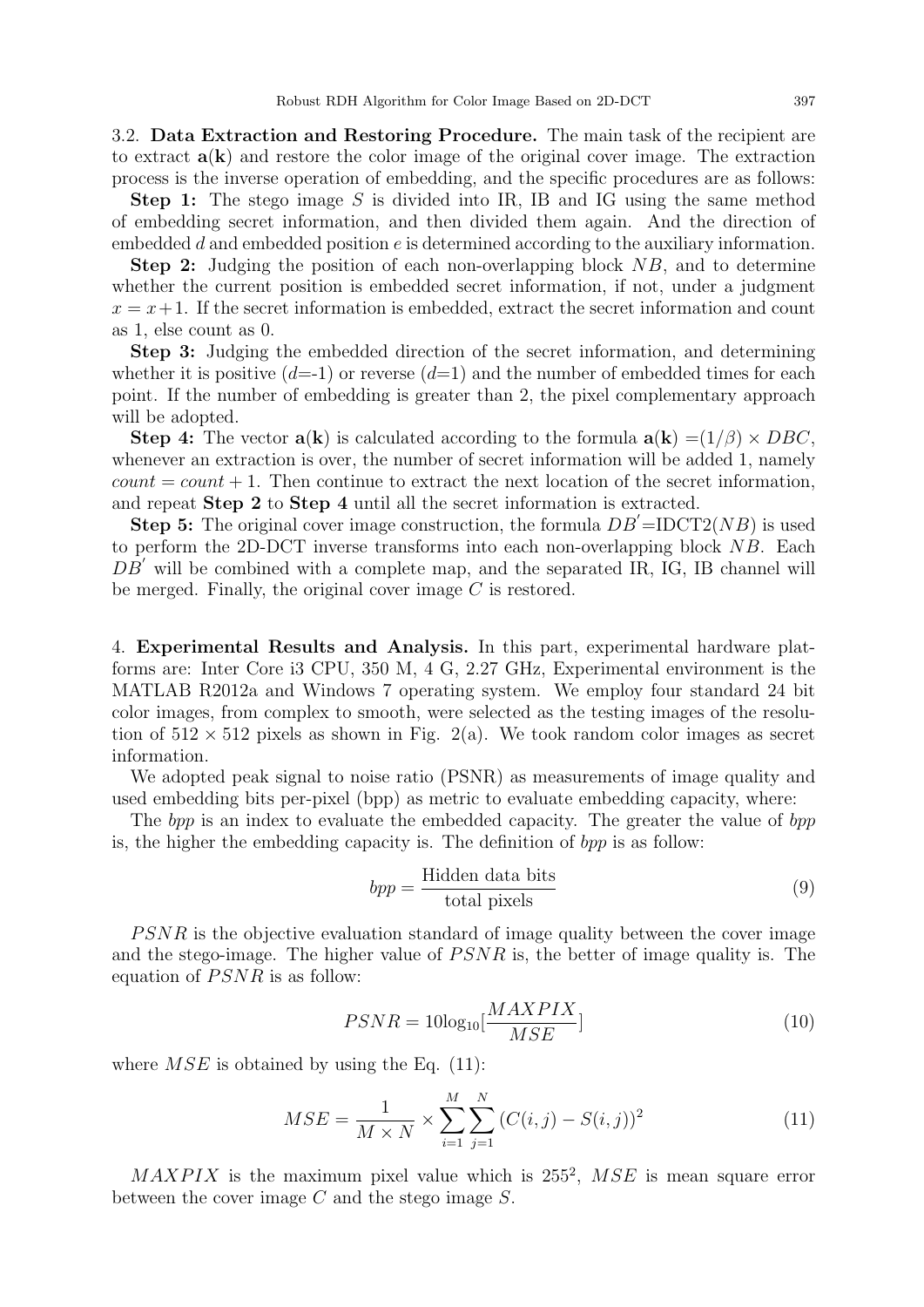This paper carries out a detailed experiment and analysis of attacks on the rotation, shearing, Gaussian Noise, also embedding capacity and image quality, thus proves the superiority of the proposed algorithm.

4.1. Image Quality of the Stego Image and Embedding Capacity Analysis. The experimental method is as follows: For the same cover image, the secret information are embedded in different capacity and same capacity respectively, and then we find the perceived quality changes of the image. The experimental result indicated that our method has a greater embedding capacity, and when the embedding capacity is large, the perceived quality is also very good, and the performance is stable too.

As shown in Fig. 2(a), four different formats of color images(Airplane.jpg, Lena.bmp, Peppers.tiff, Baboon.jpg) are selected as the original cover image C. Fig.  $2(b)$  is corresponding to Fig. 2(a), it is the stego image S after embedding the secret information.



(a) The original cover image. (b) The stego image.

FIGURE 2. The cover image before and after data hiding.

In order to reflect the superiority of the proposed algorithm, the images of Lena, Peppers, Airplane and Baboon are compared with the results in Wang [4], Huang [7], Li [8] and Ma [9] method. As shown in Fig. 3.



FIGURE 3. Comparison of the embedded capacity with other algorithm.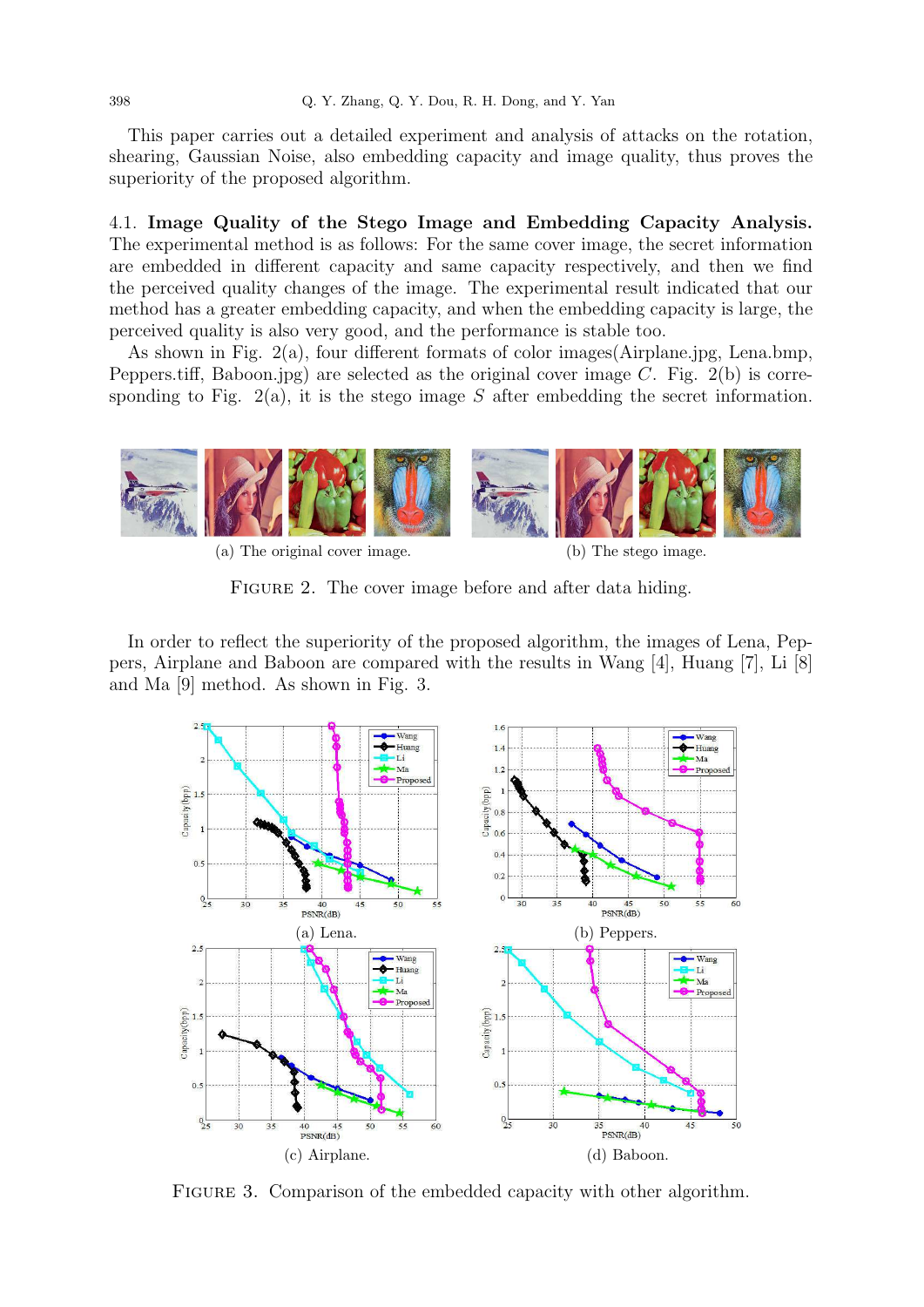The proposed algorithm is more suitable for the secret information embedding with the high capacity, and all of the embedding capacities are above 1.0 bpp, which are larger than the results in [4], [7], [8] and [9] method, and the value of  $PSNR$  is greater too. For the high capacity of secret data hiding, our method is more stable, and the image quality is better. Besides, there is no obvious distortion by using our method.

The performance of the proposed algorithm is compared with the methods that in Wang [4], Nikolaidis [6] and Huang [7], and the comparison results are shown in Table 1.

| Cover image   | Wang $[4]$ |       | Nikolaidis [6] |       | Huang $[7]$ |             | Our method |       |
|---------------|------------|-------|----------------|-------|-------------|-------------|------------|-------|
|               | Payload    | PSNR  | Payload        | PSNR  | Payload     | <b>PSNR</b> | Payload    | PSNR  |
| Lena          | 58982      | 36.00 | 45038          | 39.90 | 297533      | 31.68       | 302500     | 43.47 |
| Peppers       | 45875      | 36.50 | 52579          | 38.60 | 288358      | 29.00       | 302500     | 40.67 |
| <b>Baboon</b> | 22937      | 35.00 | 76946          | 32.10 |             |             | 327680     | 37.51 |
| Airplane      | 58982      | 36.00 |                |       | 331874      | 28.30       | 353894     | 45.85 |

TABLE 1. The  $PSNR$  value of embedding in different capacities secret information

As shown in Table 1, our method is better than the algorithm proposed by Nikolaidis method in terms of both embedded capacity and PSNR value, which shows that our method has better stability in secret information embedding with the high capacity.

4.2. **Robustness Analysis.** As shown in Fig.  $4(a)$ , the Lena images are subjected to Gaussian Noise attacks of variance  $V = 0.0001$ , shear attacks and attacks with a counter clockwise rotation of 45◦ of image. Fig. 4(b) is the restored picture after attack.



(a) The stego-image after attack. (b) The restored stego-image after attack.

FIGURE 4. The stego-image before and after attack.

In order to verify the robustness of the algorithm, some attack experiments and the contrast experiment are carried out. Table 2 lists *PSNR* values of different color cover image which is subjected to noise attack, shear attack and rotation attack.

TABLE 2. The  $PSNR$  value of same embedding capacities suffering from different attacks

| Cover image | Capacity (bpp) | $PSNR$ (dB) after the attack |          |          |  |  |
|-------------|----------------|------------------------------|----------|----------|--|--|
|             |                | Gaussian Noise               | Shearing | Rotation |  |  |
| Airplane    | 1.396          | 46.213                       | 51.629   | 40.839   |  |  |
| Lena        | 1.396          | 46.276                       | 42.918   | 41.261   |  |  |
| Baboon      | 1.396          | 46.206                       | 59.201   | 33.973   |  |  |
| Peppers     | 1.396          | 46.476                       | 54.903   | 40.673   |  |  |

As shown in the Table 2, although the ability to resist rotation attack is weak compared with noise attack and shear attack, the lowest  $PSNR$  value can also reach 33.973 dB, and the average value can reach 39.187 dB. For complex texture images, the ability to resist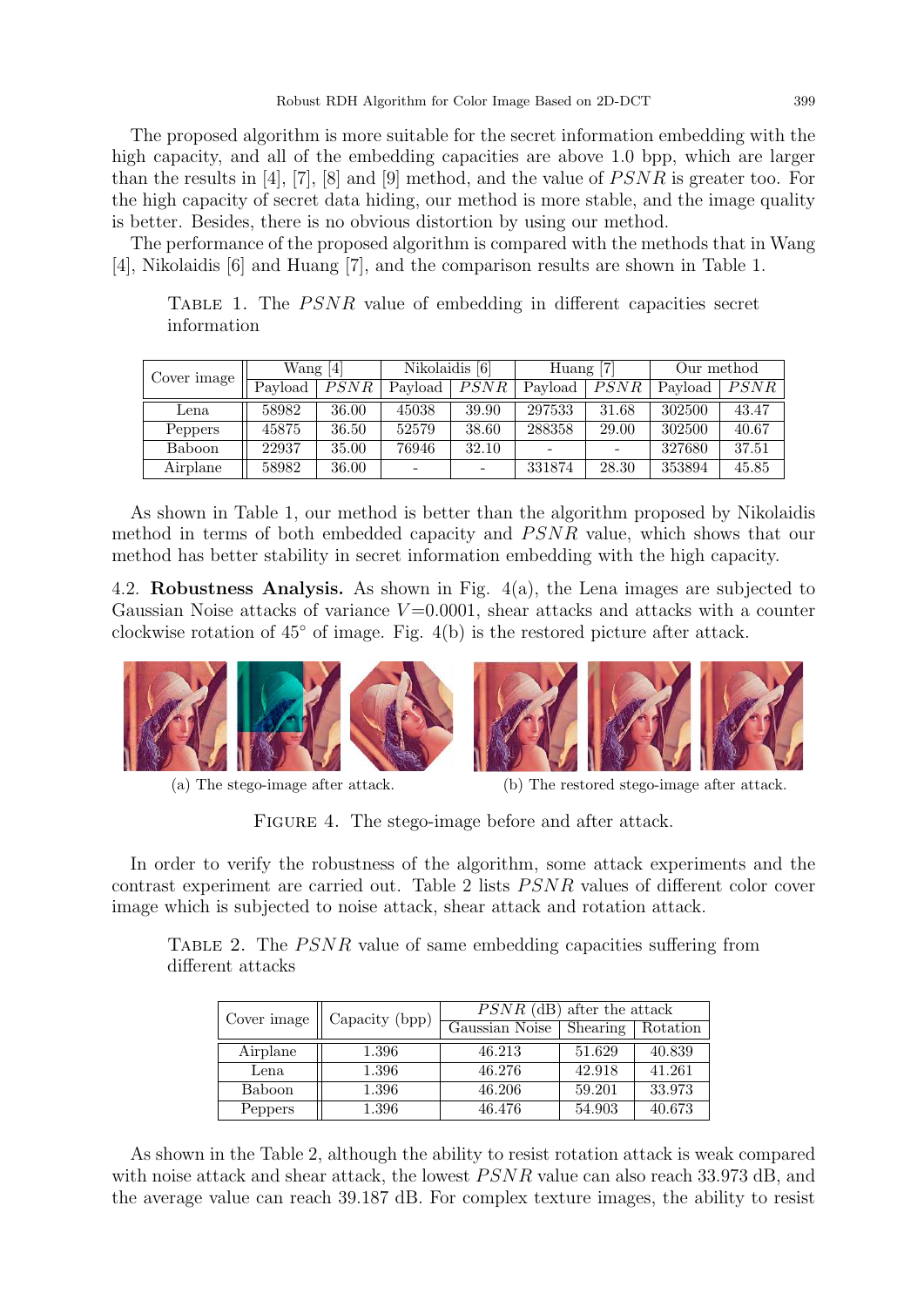rotation attacks is weaker than other attacks, but the ability to resist shear attack is still strong. As can be seen from the Table 2, the average  $PSNR$  of four different texture images after noise attack is  $46.293$  dB, the average  $PSNR$  after shearing attack is 52.163 dB, the average  $PSNR$  after rotation attack is 39.187 dB.

Table 3 is the robustness analysis experiment result when the block size is not the same.

| <b>Blocks</b>  | Attacks         | Airplane | Lena   | Baboon | Peppers |
|----------------|-----------------|----------|--------|--------|---------|
| $2\times 2$    | Gaussian Noise  | 47.234   | 47.289 | 47.168 | 54.312  |
|                | Shearing        | 51.773   | 42.926 | 60.214 | 46.393  |
|                | Rotation        | 40.880   | 41.404 | 34.337 | 40.413  |
|                | Gaussian Noise  | 50.518   | 50.717 | 49.456 | 50.580  |
| $4 \times 4$   | Shearing        | 51.773   | 42.926 | 60.213 | 55.041  |
|                | Rotation        | 42.114   | 42.383 | 34.483 | 42.082  |
| $8 \times 8$   | Gaussian Noise  | 46.213   | 46.276 | 46.206 | 46.476  |
|                | Shearing        | 51.629   | 42.918 | 59.201 | 54.903  |
|                | Rotation        | 40.839   | 41.261 | 33.973 | 40.673  |
|                | Gaussian Noise  | 46.171   | 46.264 | 46.188 | 46.439  |
| $16 \times 16$ | Shearing        | 51.551   | 42.911 | 59.244 | 46.337  |
|                | Rotation        | 40.821   | 41.251 | 33.966 | 37.907  |
| $32 \times 32$ | Gaussian Noise  | 46.183   | 46.233 | 46.188 | 46.410  |
|                | <b>Shearing</b> | 51.479   | 42.903 | 59.116 | 46.308  |
|                | Rotation        | 40.784   | 41.228 | 33.962 | 37.890  |

TABLE 3. The Robustness analysis of different block size

As can be seen from the Table 3, When the block size is  $4 \times 4$ , the robustness is the best, and with the increase of the block size, the robustness is getting worse. Although the robustness of  $2 \times 2$  is better than other blocks  $(8 \times 8, 16 \times 16, 32 \times 32)$ , its security is not high, this is because the stego image appeared serious distortion (as shown in Fig. 5) when block is  $2 \times 2$ , so the secret information is easy to find for attackers, and when the block size is  $2 \times 2$ , the running speed is very slow in this algorithm. From this, the  $4 \times 4$ block size used in this paper is proposed, which is not only fast, but also more robust than others.



FIGURE 5. The cover image and stego-image when the block size is  $2 \times 2$ .

The image blocks are weighted to guarantee the stability of the image of our method, and the secret information is embedded in low frequency region, therefore when the arbitrary rotation angle is obtained, the angle rotational alignment can be performed according to the corresponding, and any angle rotation attack can be achieved. In order to further evaluate the performance, the comparison between our method and the Mohammed's<sup>[10]</sup> method is presented. The Lena images are subjected to Gaussian noise attacks of mean  $M=0$ , variance  $V=0.001$ , the same shear attacks and rotation attacks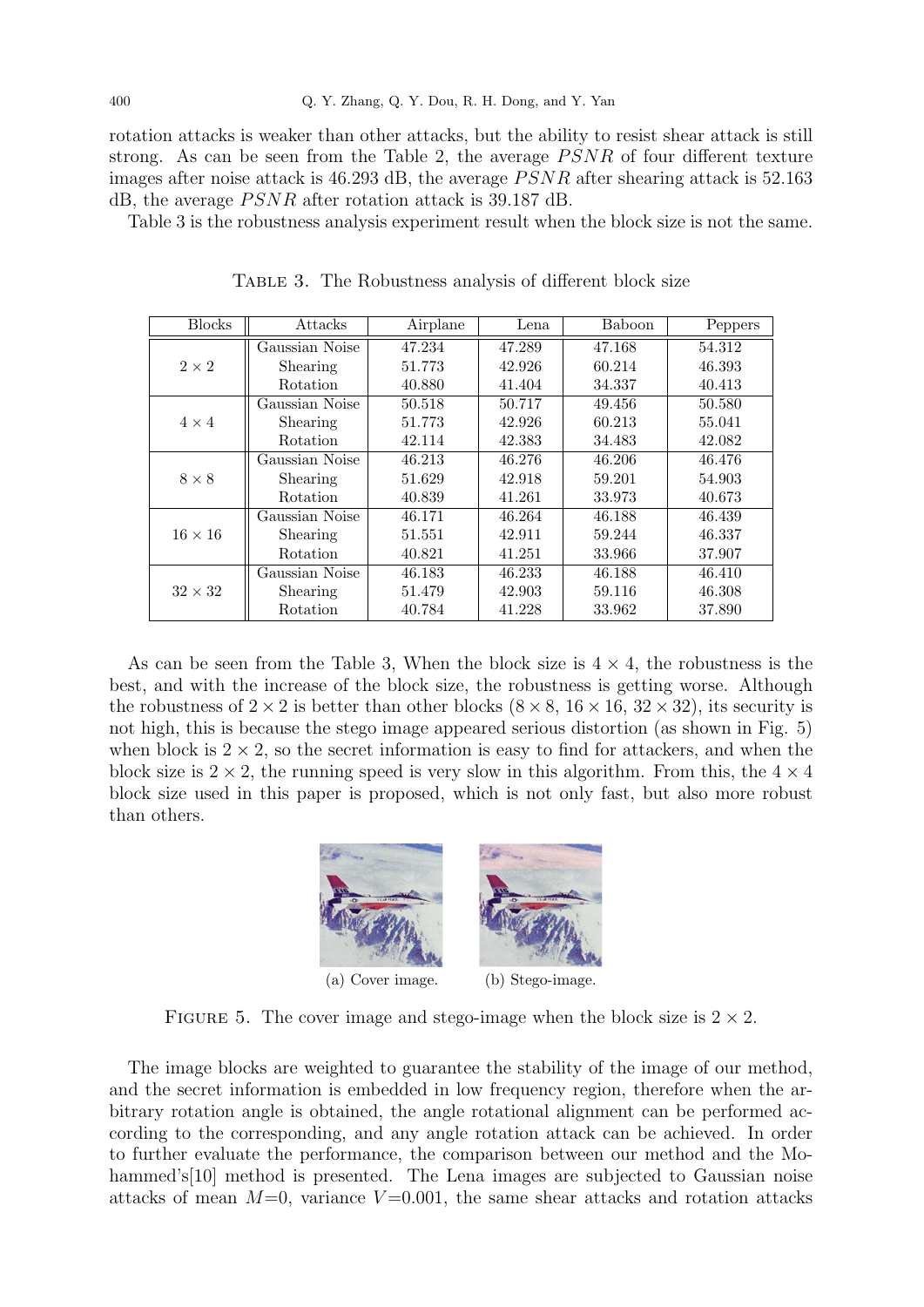with a counter clockwise rotation of  $45^{\circ}$ . The comparison results are shown in Table 4, the ability of our method to resist rotation attack is stronger.

| Attack type    | Mohammed [10] | Our method  |
|----------------|---------------|-------------|
|                | $PSNR$ (dB)   | $PSNR$ (dB) |
| Gaussian Noise | 29.921        | 36.518      |
| Shearing       | 14.465        | 42.918      |
| Rotation       | 11 177        | 35.366      |

TABLE 4. The *PSNR* value of the Lena image suffering from the same attacks

From the above experimental results, it shows that the ability of our method to resist the shear attack of the same embedding rate is the strongest, and the ability to resist noise attacks, rotation attack and other geometric attacks is also better.

The human eye is not sensitive to the blue component, so the embedded information has a good transparency, but the red component has good robustness. Therefore, this paper introduces the algorithm that embedding information in the low frequency region where tends not easy to be attacked, in the red component and in the blue component, so the perceived quality is improved, the robustness against geometric attacks is enhanced too.

4.3. Complexity Analysis. In this paper, the 2D-DCT transform and pixel complementary algorithm are used. The 2D-DCT transform and inverse transform contain many operations, such as the multiplication and addition, and the number of multiplication is less, so the computational complexity is low.

The complexity of pixel complementary algorithm is directly related to the threshold value of T, and the threshold value of T is related to the  $PSNR$  value. When the  $PSNR$ value is less than 38 dB, the visual effect of the image will be deteriorated. As shown in Eq. (10) and (11), when the  $MSE$  value is less than 10.306, the PSNR value is greater than 38 dB, all the hidden vector image pixel values S are larger than the original cover image pixel values C, which can ensure good visual effect of the image. Therefore, the threshold value  $T$  is 26.



FIGURE 6. The pixel complementary phenomenon of two consecutive embedding.

In this paper, the pixel complementary algorithm processes are shown in Fig. 6, where Pix represents the embedded pixel value, T is the upper threshold of the pixel value. The pixel complementary algorithm is achieved by taking full advantage of multiple cycles.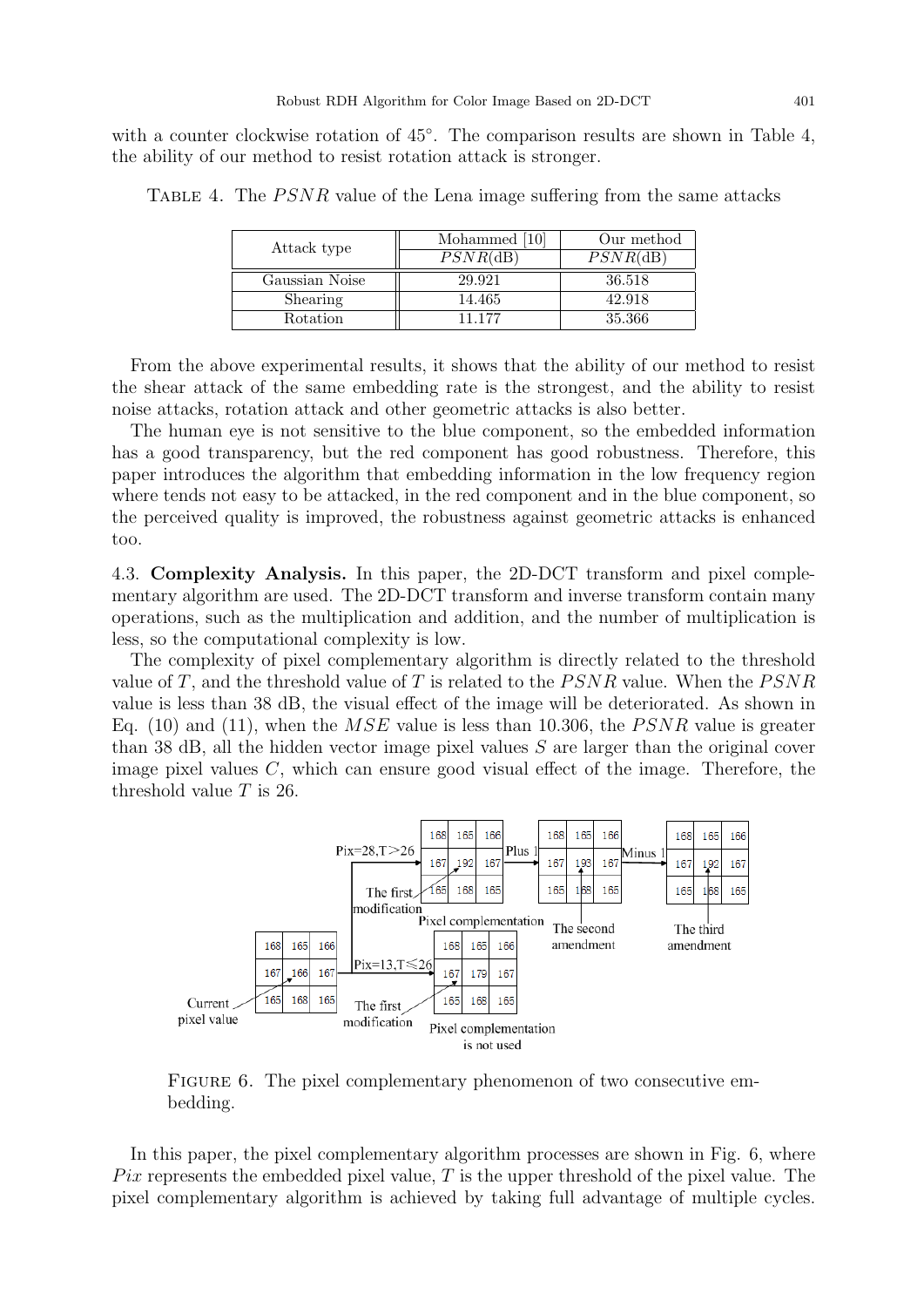When the embedded secret information is more than the preset threshold value  $T$ , the pixel complementary strategy will be used. When the embedded pixel values  $Pix=13$ , it is less than the threshold value  $T$ , so it will be directly embedded. When the embedded pixel  $Pix=28$ , it is greater than the threshold values T, so the pixel complementary algorithm will be used. For each pixel beyond the  $T$ , execute operation plus 1 first and minus 1 later, all the pixels embedded is completed until the value of total embedded times equals to Pix-26. Fig. 6 also shows that the pixel value (192) of the k times is much closer to the value of the original pixel  $(192)$  than the pixel value of the k-1  $(193)$  times, which can be obtained in the Eq. (3). The whole processes contain simple addition and subtraction operation only, so the complexity of the algorithm is low.

In summary, the complexity of the 2D-DCT transform and pixel complementary algorithm is low.

5. Conclusions and Future Work. In this paper, a robust RDH algorithm for color image is proposed. The algorithm is based on the two-dimensional DCT (2D-DCT) algorithm, which uses the vector method to embed secret information. Since it combines the correlation between pixel complementary and three color components RGB, when embedding the secret information, all of the three color components can be embedded. So the algorithm has a greater embedding capacity and better image quality. Not only the common cover image selection can be realized, but also the embedding capacity adaptive selection can be achieved according to the user requirements, which is more convenient for the user to find the cover image with appropriate size and characteristics to transfer secret information which will not be founded by the attacker. The algorithm does not choose the high frequency region which is vulnerable to attack when transferring secret information, but choose the low frequency region which is not vulnerable to be attacked. Therefore, even in the process of transmission, the stego image can resist rotation, shearing, noise and other attacks. And the receiver can also restore the original image and the secret information without distortion according to the 2D DCT inverse transform.

Next, the research work will study how to improve the performance of the embedding capacity as much as possible on the basis of ensuring the security of the secret information.

Acknowledgment. This work is supported by the National Natural Science Foundation of China (No. 61363078), the Natural Science Foundation of Gansu Province of China (No. 1310RJYA004). The authors would like to thank the anonymous reviewers for their helpful comments and suggestions.

## **REFERENCES**

- [1] B. Ou, X.L. Li, Y. Zhao and R.R. Ni, Efficient color image reversible data hiding based on channeldependent payload partition and adaptive embedding, Signal Processing, vol. 108, pp. 642-657, 2015.
- [2] Y. Q. Qiu and L. Yu, Expanded Generalized Integer Transform Based Lossless Information Hiding Method, Journal of Electronics and Information Technology, vol. 37, no. 12, pp. 2830-2837, 2015.
- [3] Z. C. Wang, X.H. Zhao, H. Wang and G.Z. Cui, Information hiding based on DNA steganography, Proc. of the 2013 4th IEEE Int. Conf. on Software Engineering and Service Science (ICSESS), IEEE, Beijing, China, pp. 946-949, 2013.
- [4] J.X. Wang, J.Q. Ni and J.W. Pan, A high performance multi-layer reversible data hiding scheme using two-step embedding, *Proc. of the Int. Workshop on Digital Watermarking*, Springer Berlin Heidelberg, pp. 42-56, 2011.
- [5] X. L. Li, W. M. Zhang, X.L. Gui and B. Yang, A novel reversible data hiding scheme based on twodimensional difference-histogram modification, IEEE Transactions on Information Forensics and Security, vol. 8, no. 7, pp. 1091-1100, 2015.
- [6] A. Nikolaidis, Low overhead reversible data hiding for color JPEG images, Multimedia Tools and Applications, vol. 75, no. 4, pp. 1869-1881, 2016.